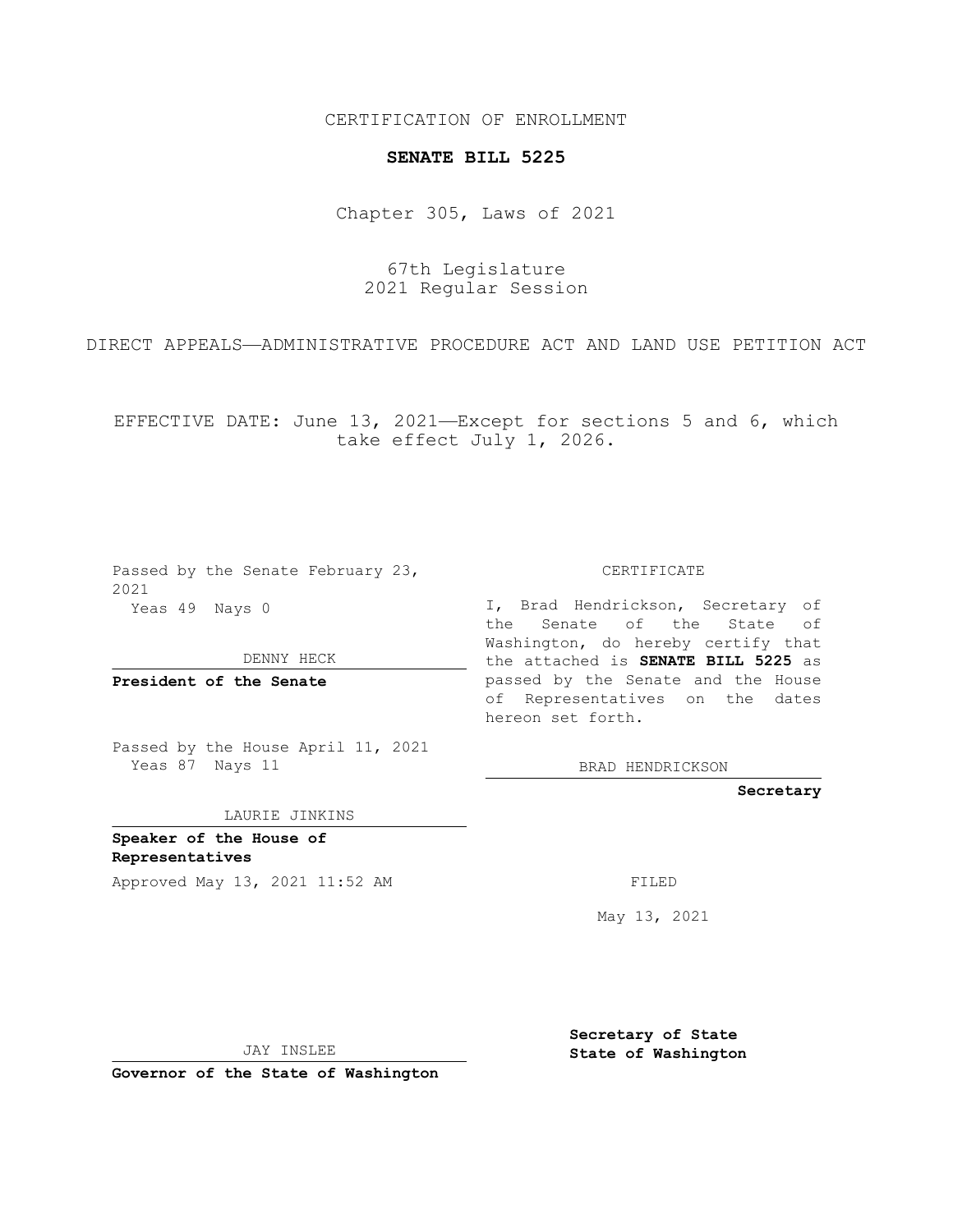Passed Legislature - 2021 Regular Session

**State of Washington 67th Legislature 2021 Regular Session**

**By** Senators Hunt, Padden, and Pedersen

Read first time 01/14/21. Referred to Committee on Law & Justice.

 AN ACT Relating to direct appeals to the court of appeals of cases brought under the administrative procedure act and the land use petition act; amending RCW 34.05.518, 34.05.522, 36.18.018, 34.05.518, and 34.05.522; adding a new section to chapter 36.70C RCW; providing an effective date; providing expiration dates; and 6 declaring an emergency.

BE IT ENACTED BY THE LEGISLATURE OF THE STATE OF WASHINGTON:

 NEW SECTION. **Sec. 1.** A new section is added to chapter 36.70C 9 RCW to read as follows:

 (1) The superior court may transfer the judicial review of a land use decision to the court of appeals upon finding that all parties have consented to the transfer to the court of appeals and agreed that the judicial review can occur based upon an existing record. Transfer of cases pursuant to this section does not require the filing of a motion for discretionary review with the court of 16 appeals.

 (2) Upon stipulation and consent to transfer, the parties waive the right to seek an award of attorneys' fees and costs under RCW 4.84.370, except as may be awarded following an appeal to the supreme 20 court.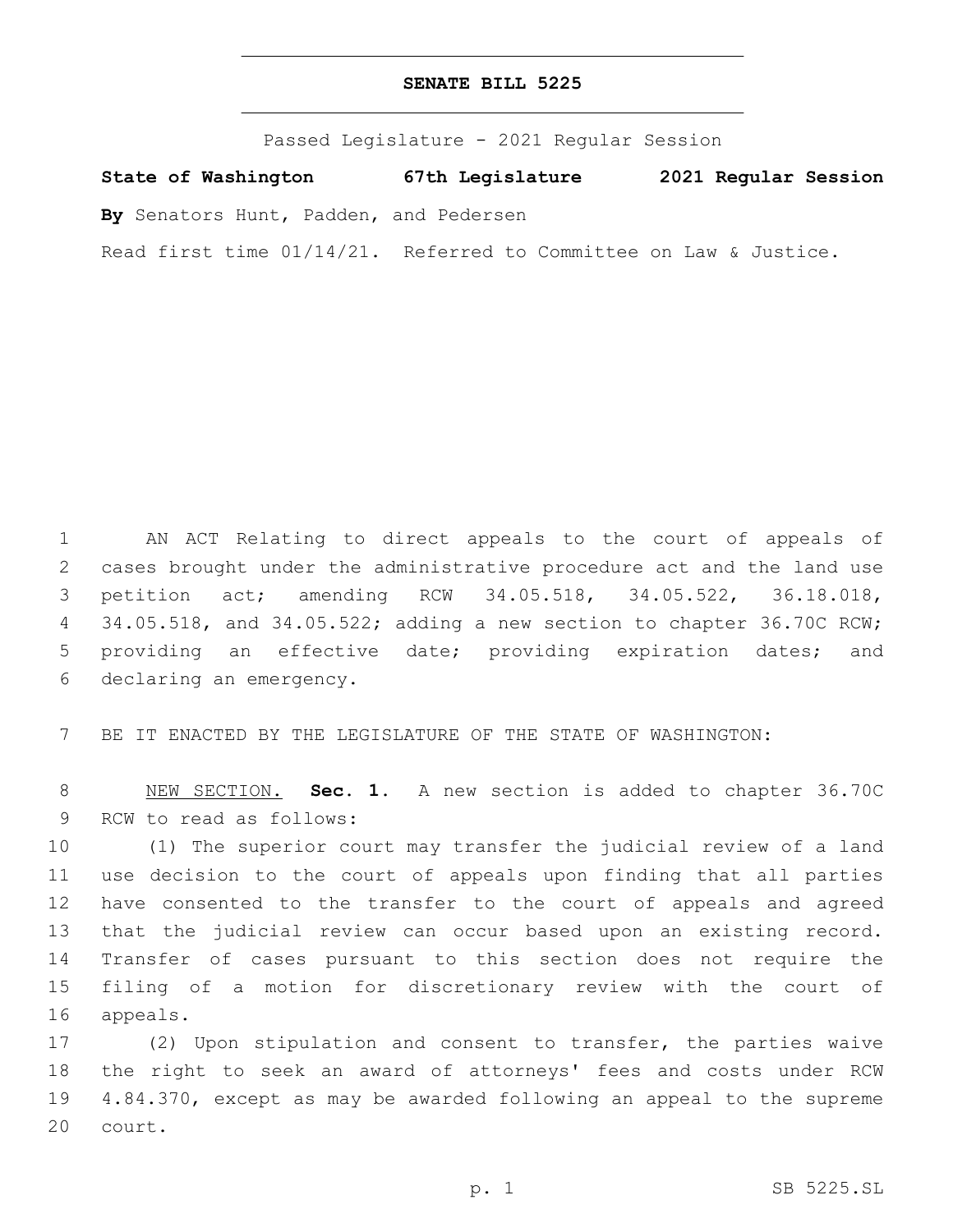1 (3) RCW 36.70C.090 does not apply to a matter transferred to the 2 court of appeals pursuant to this section.

3 (4) This section expires June 30, 2026.

4 **Sec. 2.** RCW 34.05.518 and 2010 c 211 s 15 are each amended to 5 read as follows:

6 (1) The final decision of an administrative agency in an 7 adjudicative proceeding under this chapter may  $(7 -$ except as otherwise 8 provided in chapter  $43.21L$  RCW<sub>r</sub>)) be directly reviewed by the court 9 of appeals ( $(e<sub>i</sub>ther (a))$ ) upon certification by the superior court 10 pursuant to this section ((or (b) if the final decision is from an 11 environmental board as defined in subsection (3) of this section, 12 upon acceptance by the court of appeals after a certificate of 13 appealability has been filed by the environmental board that rendered 14 the final decision)).

15 (((2) For direct review upon certification by the superior court, 16 an application for direct review must be filed with the superior 17 court within thirty days of the filing of the petition for review in 18 superior court. The superior court may certify a case for direct 19 review only if the judicial review is limited to the record of the 20 agency proceeding and the court finds that:

21 (a) Fundamental and urgent issues affecting the future 22 administrative process or the public interest are involved which 23 require a prompt determination;

24 (b) Delay in obtaining a final and prompt determination of such 25 issues would be detrimental to any party or the public interest;

26 (c) An appeal to the court of appeals would be likely regardless 27 of the determination in superior court; and

28 (d) The appellate court's determination in the proceeding would 29 have significant precedential value.

30 Procedures for certification shall be established by court rule.

 (3)(a) For the purposes of direct review of final decisions of environmental boards, environmental boards include those boards identified in RCW 43.21B.005 and the growth management hearings board as identified in RCW 36.70A.250.

 (b) An environmental board may issue a certificate of appealability if it finds that delay in obtaining a final and prompt determination of the issues would be detrimental to any party or the 38 public interest and either: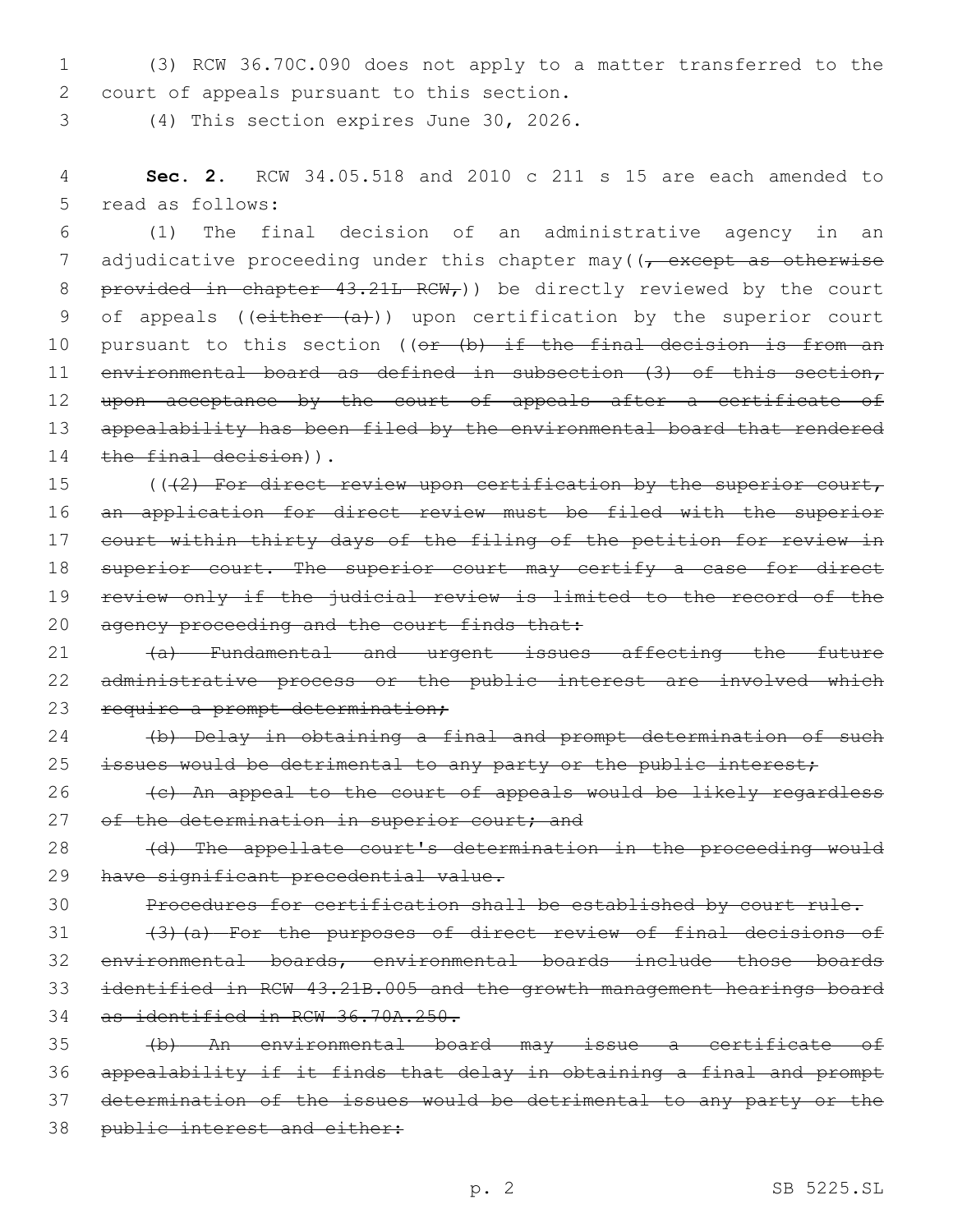- 1 (i) Fundamental and urgent statewide or regional issues are 2 raised; or
- 3 (ii) The proceeding is likely to have significant precedential 4 value.
- 5 (4) The environmental board shall state in the certificate of 6 appealability which criteria it applied, explain how that criteria 7 was met, and file with the certificate a copy of the final decision.
- 8 (5) For an appellate court to accept direct review of a final 9 decision of an environmental board, it shall consider the same 10 criteria outlined in subsection (3) of this section, except as 11 otherwise provided in chapter 43.21L RCW.
- 12 (6) The procedures for direct review of final decisions of 13 environmental boards include:
- 14 (a) Within thirty days after filing the petition for review with 15 the superior court, a party may file an application for direct review 16 with the superior court and serve the appropriate environmental board 17 and all parties of record. The application shall request the 18 environmental board to file a certificate of appealability.
- 19 (b) If an issue on review is the jurisdiction of the 20 environmental board, the board may file an application for direct 21 review on that issue.
- 22 (c) The environmental board shall have thirty days to grant or 23 deny the request for a certificate of appealability and its decision 24 shall be filed with the superior court and served on all parties of 25 record.
- 26 (d) If a certificate of appealability is issued, the parties 27 shall have fifteen days from the date of service to file a notice of 28 discretionary review in the superior court, and the notice shall 29 include a copy of the certificate of appealability and a copy of the 30 final decision.
- 31 (e) If the appellate court accepts review, the certificate of 32 appealability shall be transmitted to the court of appeals as part of 33 the certified record.
- 34 (f) If a certificate of appealability is denied, review shall be 35 by the superior court. The superior court's decision may be appealed 36 to the court of appeals.)) Transfer of cases pursuant to this section 37 does not require the filing of a motion for discretionary review with 38 the court of appeals. The superior court may certify cases for 39 transfer to the court of appeals upon finding that: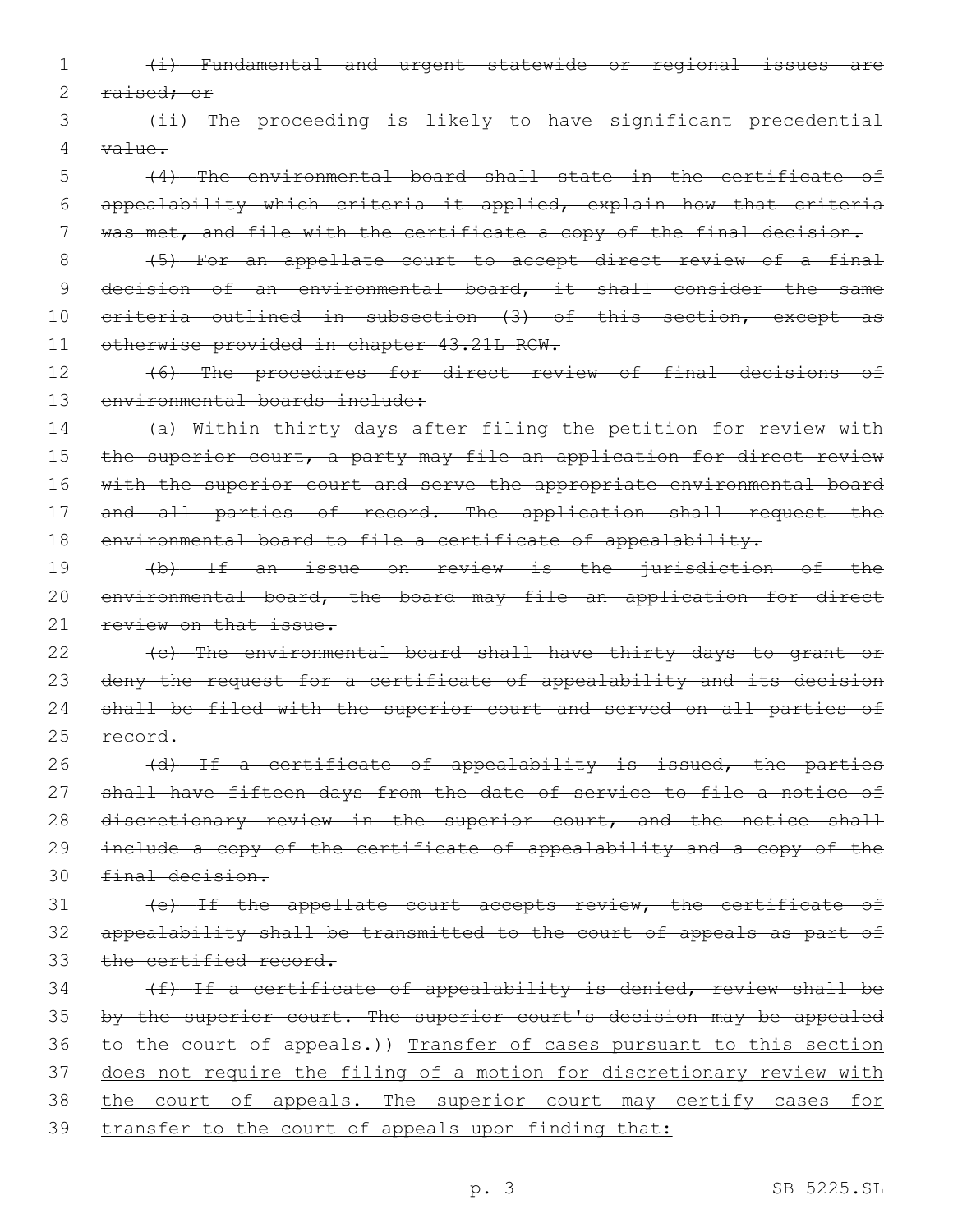(a) All parties have consented to the transfer to the court of appeals and agreed that the judicial review can occur based upon the agency record developed before the administrative body without supplementing the record pursuant to RCW 34.05.562; or

 (b) One or more of the parties have not consented to the transfer, but the superior court finds that transfer would serve the interest of justice, would not cause substantial prejudice to any 8 party, including any unrepresented party, and further finds that:

 (i) The judicial review can occur based upon the agency record developed before the administrative body without supplementing the record pursuant to RCW 34.05.562; or

 (ii) The superior court has completed any necessary 13 supplementation of the record pursuant to RCW 34.05.562, such that 14 only issues of law remain for determination.

 (2) If the superior court certifies a final decision of an administrative agency in an adjudicative proceeding, the superior court shall transfer the matter to the court of appeals as a direct appeal.

 (3) A party contesting a superior court decision granting or denying certification for direct review may file a motion for 21 discretionary review with the court of appeals.

 **Sec. 3.** RCW 34.05.522 and 1995 c 382 s 6 are each amended to 23 read as follows:

 The court of appeals may refuse to accept direct review of a case pursuant to RCW 34.05.518 if it finds that the case does not meet the 26 applicable standard in RCW 34.05.518  $((2)$  or  $(5)$ )). ((Rules of 27 Appellate Procedure 2.3 do not apply in this instance.)) The refusal to accept such review is not subject to further appellate review, notwithstanding anything in Rule 13.3 of the Rules of Appellate 30 Procedure to the contrary.

 **Sec. 4.** RCW 36.18.018 and 2017 3rd sp.s. c 2 s 2 are each 32 amended to read as follows:

 (1) State revenue collected by county clerks under subsection (2) of this section must be transmitted to the appropriate state court. The administrative office of the courts shall retain fees collected 36 under subsection (3) of this section.

 (2) For appellate review under RAP 5.1(b), two hundred fifty 38 dollars must be charged, except that no fee may be charged under this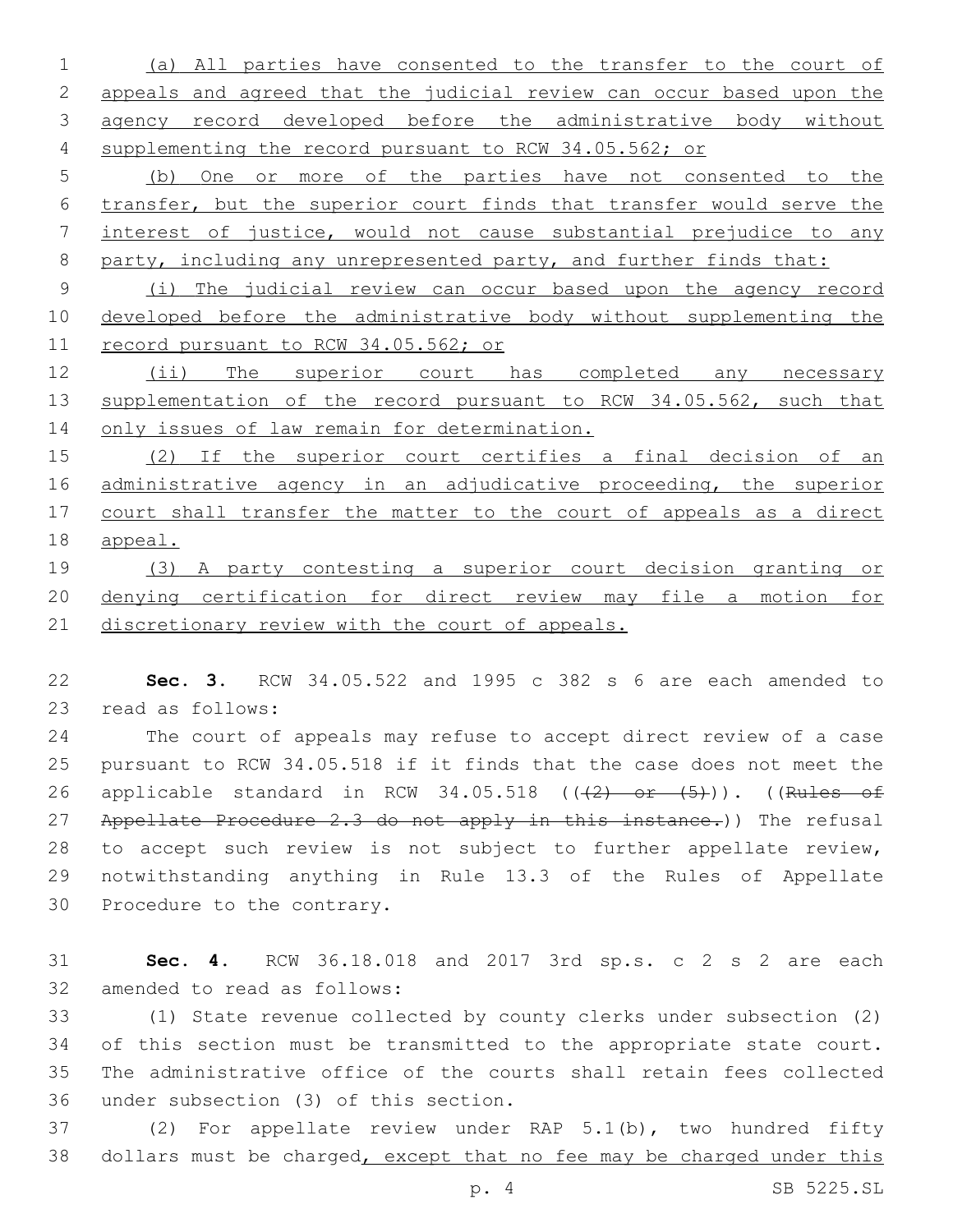section for a case transferred from the superior court to the court

of appeals pursuant to RCW 34.05.518 or section 1 of this act.

 (3) For all copies and reports produced by the administrative office of the courts as permitted under RCW 2.68.020 and supreme 5 court policy, a variable fee must be charged.

 (4) Until July 1, 2021, in addition to the fee established under subsection (2) of this section, a surcharge of forty dollars is established for appellate review. The county clerk shall transmit seventy-five percent of this surcharge to the state treasurer for deposit in the judicial stabilization trust account and twenty-five 11 percent must be retained by the county.

 **Sec. 5.** RCW 34.05.518 and 2010 c 211 s 15 are each amended to 13 read as follows:

 (1) The final decision of an administrative agency in an 15 adjudicative proceeding under this chapter may  $(7 - 0.025)$  except as otherwise 16 provided in chapter  $43.21L$  RCW, ) be directly reviewed by the court of appeals either (a) upon certification by the superior court pursuant to this section or (b) if the final decision is from an environmental board as defined in subsection (3) of this section, upon acceptance by the court of appeals after a certificate of appealability has been filed by the environmental board that rendered 22 the final decision.

 (2) For direct review upon certification by the superior court, an application for direct review must be filed with the superior court within thirty days of the filing of the petition for review in superior court. The superior court may certify a case for direct review only if the judicial review is limited to the record of the 28 agency proceeding and the court finds that:

 (a) Fundamental and urgent issues affecting the future administrative process or the public interest are involved which 31 require a prompt determination;

 (b) Delay in obtaining a final and prompt determination of such issues would be detrimental to any party or the public interest;

 (c) An appeal to the court of appeals would be likely regardless 35 of the determination in superior court; and

 (d) The appellate court's determination in the proceeding would 37 have significant precedential value.

Procedures for certification shall be established by court rule.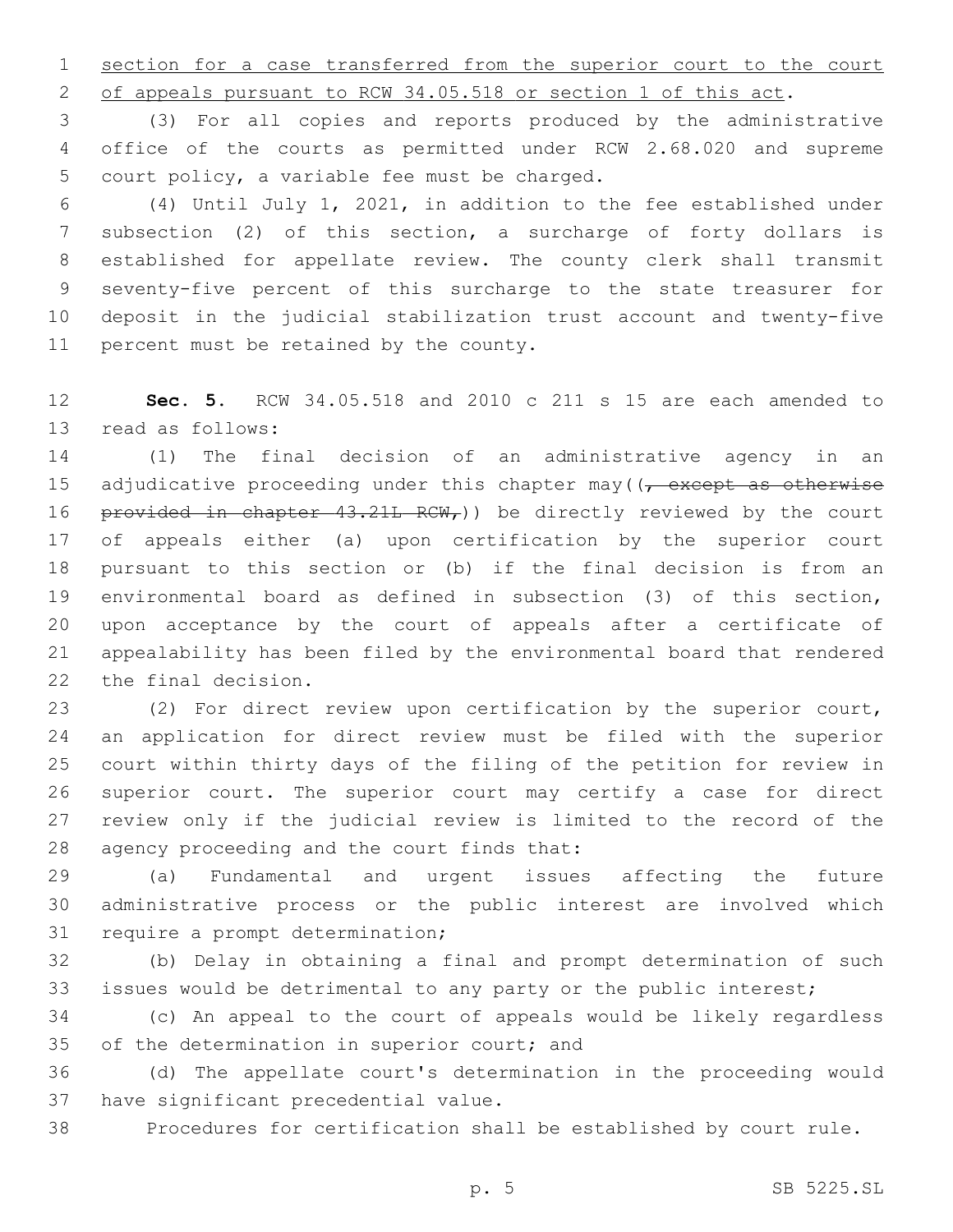(3)(a) For the purposes of direct review of final decisions of environmental boards, environmental boards include those boards identified in RCW 43.21B.005 and the growth management hearings board as identified in RCW 36.70A.250.4

 (b) An environmental board may issue a certificate of appealability if it finds that delay in obtaining a final and prompt determination of the issues would be detrimental to any party or the 8 public interest and either:

 (i) Fundamental and urgent statewide or regional issues are 10 raised; or

 (ii) The proceeding is likely to have significant precedential 12 value.

 (4) The environmental board shall state in the certificate of appealability which criteria it applied, explain how that criteria was met, and file with the certificate a copy of the final decision.

 (5) For an appellate court to accept direct review of a final decision of an environmental board, it shall consider the same 18 criteria outlined in subsection (3) of this section( $\sqrt{t}$  except as 19 otherwise provided in chapter 43.21L RCW)).

 (6) The procedures for direct review of final decisions of 21 environmental boards include:

 (a) Within thirty days after filing the petition for review with the superior court, a party may file an application for direct review with the superior court and serve the appropriate environmental board and all parties of record. The application shall request the environmental board to file a certificate of appealability.

 (b) If an issue on review is the jurisdiction of the environmental board, the board may file an application for direct 29 review on that issue.

 (c) The environmental board shall have thirty days to grant or deny the request for a certificate of appealability and its decision shall be filed with the superior court and served on all parties of 33 record.

 (d) If a certificate of appealability is issued, the parties shall have fifteen days from the date of service to file a notice of discretionary review in the superior court, and the notice shall include a copy of the certificate of appealability and a copy of the 38 final decision.